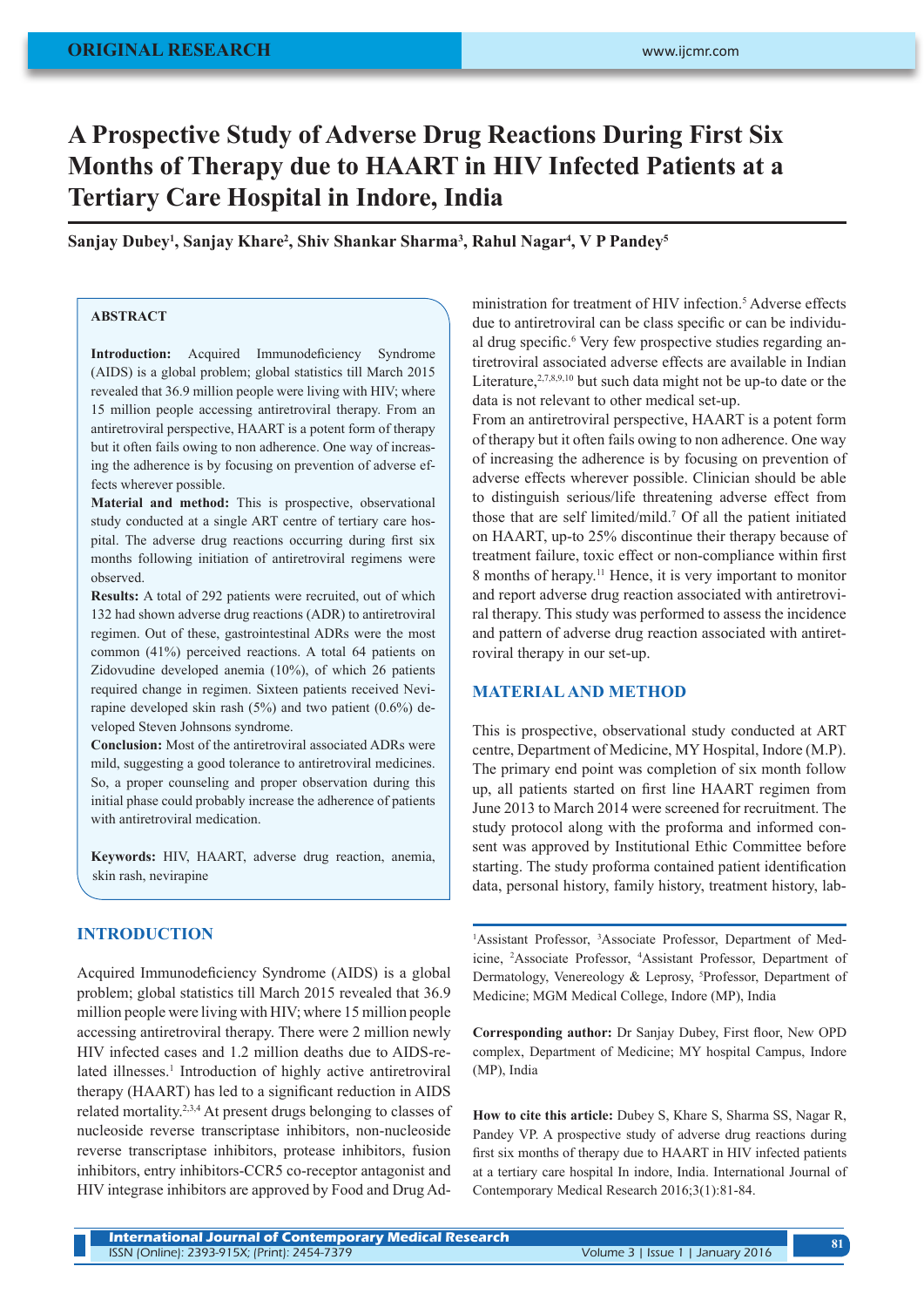oratory investigations, ADR details & its assessment and patient follow up details.

#### **Inclusion criteria**

All adult HIV positive patients-

- A) newly registered, started on first line art regimen.
- B) started on first line art regimen, already registered.
- C) having age of after18-year and Above.

#### **Exclusion criteria**

- 1. Seriously ill patient.
- 2. Cancer patients.
- 3. Children below the age of 18 years
- 4. Patient who were suffering from active renal disease, liver diseases and multi-system diseases like diabetes mellitus, hypertension, cardiovascular disease, cerebro-

|                                                          | <b>Patents</b><br>with<br><b>ADRs</b> | <b>Patients</b><br>with no<br><b>ADRs</b> | Percent<br>of patient<br><b>ADRs</b> | <b>Total</b> |  |  |
|----------------------------------------------------------|---------------------------------------|-------------------------------------------|--------------------------------------|--------------|--|--|
| Female                                                   | 42                                    | 42                                        | 50%                                  | 84           |  |  |
| Male                                                     | 90                                    | 116                                       | 44%                                  | 206          |  |  |
| Transgender                                              |                                       | $\mathcal{D}_{\mathcal{A}}$               | $\cup$                               |              |  |  |
| Total                                                    | 132                                   | 160                                       |                                      | 292          |  |  |
| Sex * ADRs group Cross tabulation                        |                                       |                                           |                                      |              |  |  |
| Table 1. Cander and ADDs distribution in patients on ADT |                                       |                                           |                                      |              |  |  |

**Table-1:** Gender and ADRs distribution in patients on ART

| Age group and ADRs group distribution    |       |                   |                |              | Percent |
|------------------------------------------|-------|-------------------|----------------|--------------|---------|
|                                          |       | <b>ADRs Group</b> |                | <b>Total</b> |         |
|                                          |       | <b>Reported</b>   | N <sub>0</sub> |              |         |
|                                          |       | <b>ADRs</b>       | <b>ADRs</b>    |              |         |
| age                                      | 18-29 | 36                | 32             | 68           | 52      |
| group                                    | 30-39 | 42                | 68             | 108          | 39      |
| (years)                                  | 40-49 | 38                | 42             | 80           | 47      |
|                                          | 50-50 | 12                | 10             | 22           | 54      |
|                                          | >60   | 4                 | 8              | 12           | 33      |
| Total                                    |       | 132               | 160            | 292          |         |
| Table-2: Age group and ADRs distribution |       |                   |                |              |         |

vascular disease and psychiatry illness.

Essential laboratory investigations such as complete blood count, erythrocyte sedimentation rate, liver function test, renal function test, blood sugars, VDRL, HBsAg, CD4 count. Additional laboratory investigations like chest radiograph, thyroid screen were performed whenever needed.

# **STATISTICAL ANALYSIS**

Descriptive statistical analysis has been used in the present study. However for statistical analysis of qualitative variables Chi square test were performed.

### **RESULT**

A total of 423 patients were screened during study period, out of which 292 were recruited in the study. There were 206 males, 84 females and 2 transgender in the study.

Gender wise and age group wise distribution of HAART regimen has been described in Table 1 and Table 2, respectively. Most number of the patients received ZLN (43%) as a first line HAART and ZLE (24%), TLN (16%) and TLE (13%). One patient received SLN. According to the age, maximum number of the patients distributed between 18 to 49 years of age. 108 patients were between 30-39 years of age, of which 40 developed ADRs. A total of 66 and 78 patients between age group18-29 and 40-49 of which 34 and 36 patients respectively developed ADRs.

Distribution of adverse drug reaction according to the regimen has been given in Table 3.

Gastrointestinal ADRs were the most common perceived reactions, 102 patients developed this (41%) ADRs, of which nausea and vomiting were most common. A total 64 patients on Zidovudine developed anemia (10%), of which 26 patients required change in regimen. Sixteen patients received Nevirapine developed skin rash (5%) and two patient (0.6%) developed Steven Johnsons syndrome.

Distribution of ADRs according to CD4 counts have been

| <b>ADRs</b>                                        | <b>ZLN</b>     | <b>ZLE</b>     | <b>TLN</b>     | <b>TLE</b>     | <b>Others</b>  |                |
|----------------------------------------------------|----------------|----------------|----------------|----------------|----------------|----------------|
| Abdominal pain                                     | 4              | 2              | $\theta$       | 6              | $\Omega$       | 12             |
| Anemia                                             | 22             | 8              | $\overline{2}$ | $\theta$       | $\theta$       | 32             |
| Constipation                                       | 2              | $\theta$       | $\overline{2}$ | $\theta$       | $\theta$       | 4              |
| Deranged amylase                                   | $\Omega$       | $\overline{2}$ | $\theta$       | $\theta$       | $\Omega$       | $\overline{2}$ |
| Deranged liver function                            | 4              | $\theta$       | $\overline{2}$ | $\theta$       | $\Omega$       | 6              |
| Diarrhea                                           | $\overline{2}$ | 4              | $\overline{2}$ | 4              | $\theta$       | 12             |
| <b>Dizziness</b>                                   | $\overline{2}$ | $\theta$       | 4              | $\theta$       | $\theta$       | 6              |
| Dyslipidemia                                       | 8              | 4              | $\overline{2}$ | $\theta$       | $\theta$       | 14             |
| Fever                                              | 4              | 4              | $\mathbf{0}$   | $\theta$       | $\theta$       | 8              |
| Gastritis                                          | 6              | $\overline{2}$ | $\theta$       | $\theta$       | $\theta$       | 8              |
| Generalized body ache/myalgia                      | $\overline{2}$ | 0              | $\mathbf{0}$   | $\theta$       | $\theta$       | $\overline{2}$ |
| Leg swelling                                       | 8              | $\Omega$       | $\mathbf{0}$   | $\theta$       | $\theta$       | 8              |
| Nausea, vomiting                                   | 20             | 22             | $\overline{4}$ | 8              | $\overline{2}$ | 58             |
| Skin rash                                          | 10             | $\theta$       | 4              | $\mathfrak{D}$ | $\theta$       | 16             |
| Steven Johnsons syndrome                           | $\overline{2}$ | $\Omega$       | $\theta$       | $\Omega$       | $\theta$       | $\overline{2}$ |
| <b>Table-3:</b> ADRs distribution with ART regimen |                |                |                |                |                |                |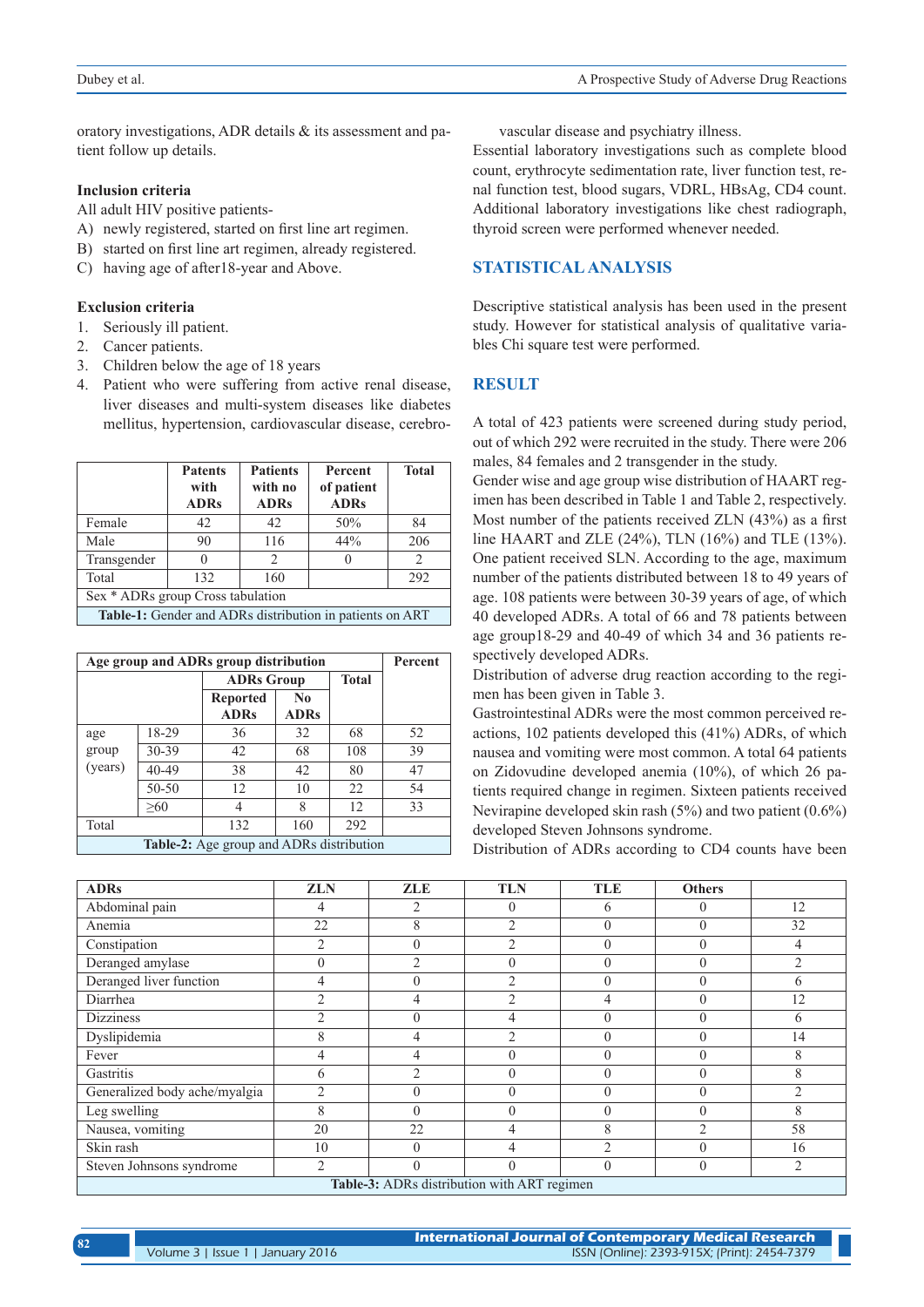represented in table 4, we could not find any statistical significant relation of ADR with CD4 counts (Pearson Chi-square p=.33).

#### **DISCUSSION**

The likelihood of developing an adverse drug reaction was highest in the first six months of commencing antiretroviral therapy. Xavier et al.<sup>12</sup> proffered an explanation that early occurrence of ADRs is an expression of a Mechanism of intrinsic intolerance rather than of a time-dependent toxic accumulation process. Close monitoring of patients within this time frame is thus imperative to prevent the occurrence of severe ADRs, improve adherence as well as improve documentation of ADRs.

However 45% of the reported ADRs occurred within 12- 24 months of commencing ARTs. This calls for the need to intensify long term ADR monitoring in patients on ART. Some studies have proposed time-dependent toxic accumulation as the mechanism of developing an ADR long after commencing medication. Thus monitoring for ADR should be an ongoing process. Adding a laboratory component to the ADR screening would go a long way in determining biochemical markers that would help to improve patient management.

Since adverse drug reactions are the single most common reason for poor adherence to treatment, identifying risk fac-

| CD4 counts                                | <b>Total</b><br>number of<br>patients | <b>Patients</b><br>developed<br><b>ADRs</b> | Percent |  |  |
|-------------------------------------------|---------------------------------------|---------------------------------------------|---------|--|--|
| $0-49$                                    | 19                                    |                                             | 42      |  |  |
| 50-99                                     | 15                                    | 8                                           | 53      |  |  |
| 100-199                                   | 43                                    | 23                                          | 53      |  |  |
| 200-349                                   | 48                                    | 26                                          | 54      |  |  |
| >350                                      | 21                                    | 13                                          | 61      |  |  |
| Table-4: CD4 counts and ADRs distribution |                                       |                                             |         |  |  |

tors for the occurrence of ADRs is of crucial importance to optimize the initial choice of ARTs regimen before initiating therapy and to adapt the pace of surveillance to each unique situation.<sup>12</sup>

In our study greater proportion of women participants experienced ADRs, compared to men, similar to other studies conducted Bonfati et al.<sup>13</sup> Though the population of patients on Stavudine based regimen was small, compared to AZT and TDF, our data shows that patients on AZT were likely to report an ADR than those on TDF. A multisite trial in Africa, found tenofovir therapy to be associated with 1.3% risk of developing significant nephrotoxicity which was comparable to other regimen,<sup>14</sup> but in our study no significant nephrotoxicity was observed. A closer look at the drug profile and toxicity of TDF is urgently needed to better understand its tolerance in patients in this setting.

 Gastrointestinal side effects were most commonly reported (52%), mild to moderate in severity and required no change in first line ART regimen. Incidence of anemia was low at 4% and occurred exclusively in patients on AZT. This is similar to other studies conducted in Nigeria, Coˆ Te d'Ivoire, Haiti and India that observed anemic rates of 3%-12%.<sup>7-10,14</sup> Most of the reported ADRs (71%) were mild to moderate and self limiting in nature. This suggests good tolerance level to ARTs in general.

While other studies have associated low CD4 count at treatment initiation as a risk factor for ADR.<sup>14</sup> our study did not show any association between CD4 cell count and clinical stage with ADRs.

This study has some limitations. The study was shorter in duration and since this study provided information on short term adverse effects, we may have missed late onset ADRs in these patients. The small sample size of patients on Stavudine based regimen limits our ability to compare ADR reported by this group with other regimen groups.

Major adverse effect found in our study has been compared

| <b>Characteristics</b>                                                                                                    | Our study            | Lihite et. $al.$ <sup>8</sup> | <b>Bhatnagar</b><br>et.al. <sup>9</sup>                      | <b>Divakar</b><br>et. al. <sup>2</sup> | <b>Bhuvana</b><br>et.al. <sup>10</sup>                 | <b>Sharma</b><br>et. al. <sup>7</sup> |
|---------------------------------------------------------------------------------------------------------------------------|----------------------|-------------------------------|--------------------------------------------------------------|----------------------------------------|--------------------------------------------------------|---------------------------------------|
| Follow-up duration<br>(in months)                                                                                         | 6                    |                               | 18                                                           | 8                                      | 6                                                      | 24                                    |
| total subjects studied                                                                                                    | 292                  | 300                           | 129                                                          | 400                                    | 158                                                    | 90                                    |
| Subjects with adverse reaction<br>$(\%)$                                                                                  | 45                   | 31                            | 75                                                           | 27                                     |                                                        | 71                                    |
| Male/Female with adverse<br>reaction                                                                                      | 90/42                | 70/23                         | $\overline{a}$                                               | $64/36$ (no<br>of adverse<br>events)   | 80/78                                                  | 90/64                                 |
| Gastro-intestinal adverse<br>reaction                                                                                     | 35% (102/292)        | $17\%$ (50/300)               | 30%                                                          | $6.2\%$ (26/400)                       | 10% (17/158)                                           | $20\%$ (18/90)                        |
| Skin rash                                                                                                                 | 5% (16/293)          | 13% (38/300)                  | 24%                                                          | $6.2\%$ (26/400)                       | 25% (40/158)                                           | $10\% (9/90)$                         |
| Steven Johnson Syndrome                                                                                                   | $0.6\%$ (2/292)      | $0.6\%$ (2/300)               | $\overline{\phantom{a}}$                                     | $1\% (4/400)$                          |                                                        | $3.3\%$ (3/90)                        |
| Anemia                                                                                                                    | 10% (32/292)         | $5.3\%$<br>(16/300)           | 28%                                                          | $6.5\%$ $(26/400)$                     | 55% (87/158)                                           | 20% (18/90)                           |
| Relation of adverse reaction to<br>CD4 count                                                                              | No relation<br>found |                               | More in<br>CD4 count<br>$\leq$ 200 cells/<br>mm <sup>3</sup> |                                        | More in CD4<br>count $\leq$ 250<br>$\text{cells/mm}^3$ |                                       |
| Table-5: Comparison of major adverse effect found in our study with other recently performed, prospective, Indian studies |                      |                               |                                                              |                                        |                                                        |                                       |

**International Journal of Contemporary Medical Research**  ISSN (Online): 2393-915X; (Print): 2454-7379 Volume 3 | Issue 1 | January 2016 **<sup>83</sup>**